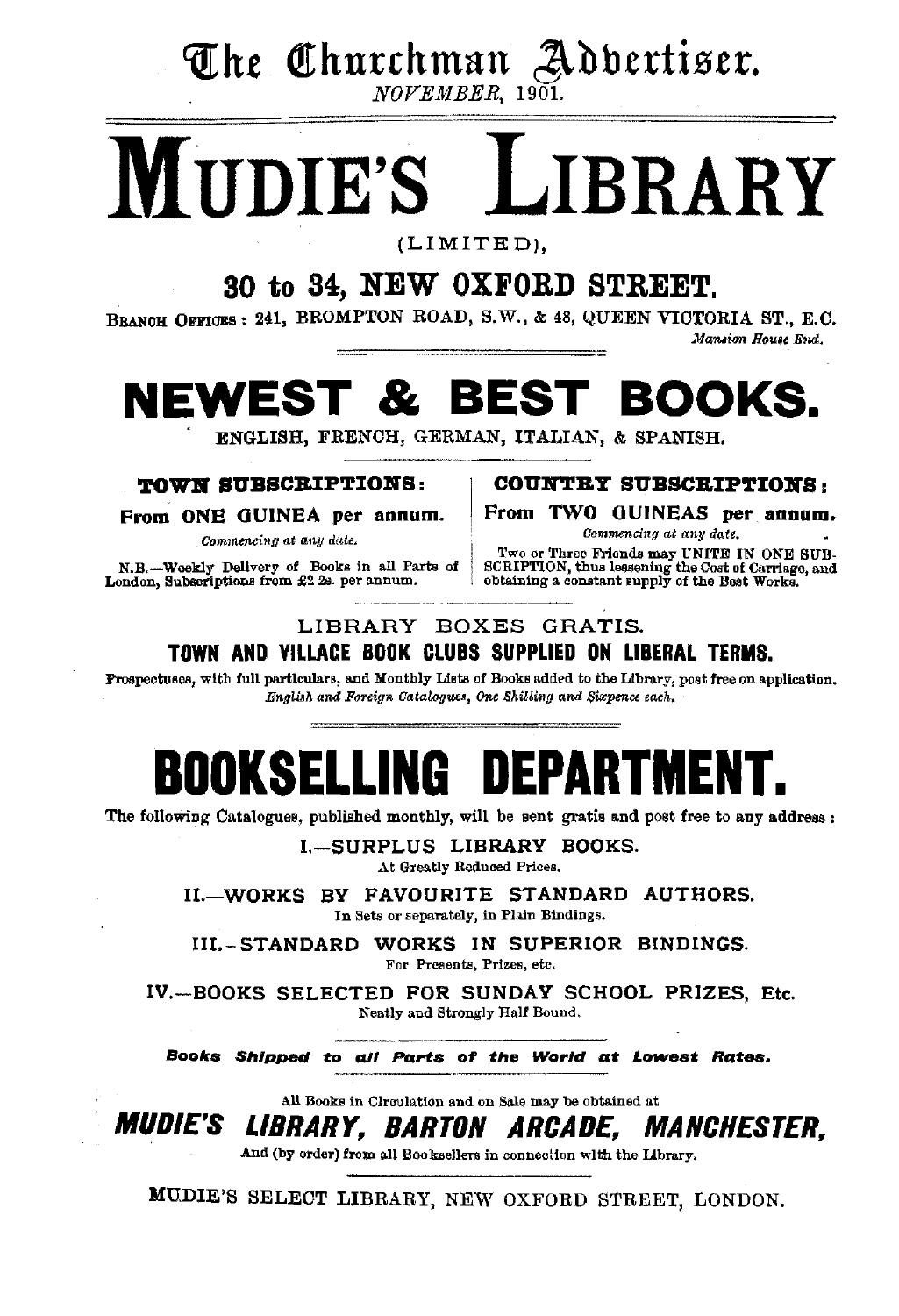

 $\boldsymbol{2}$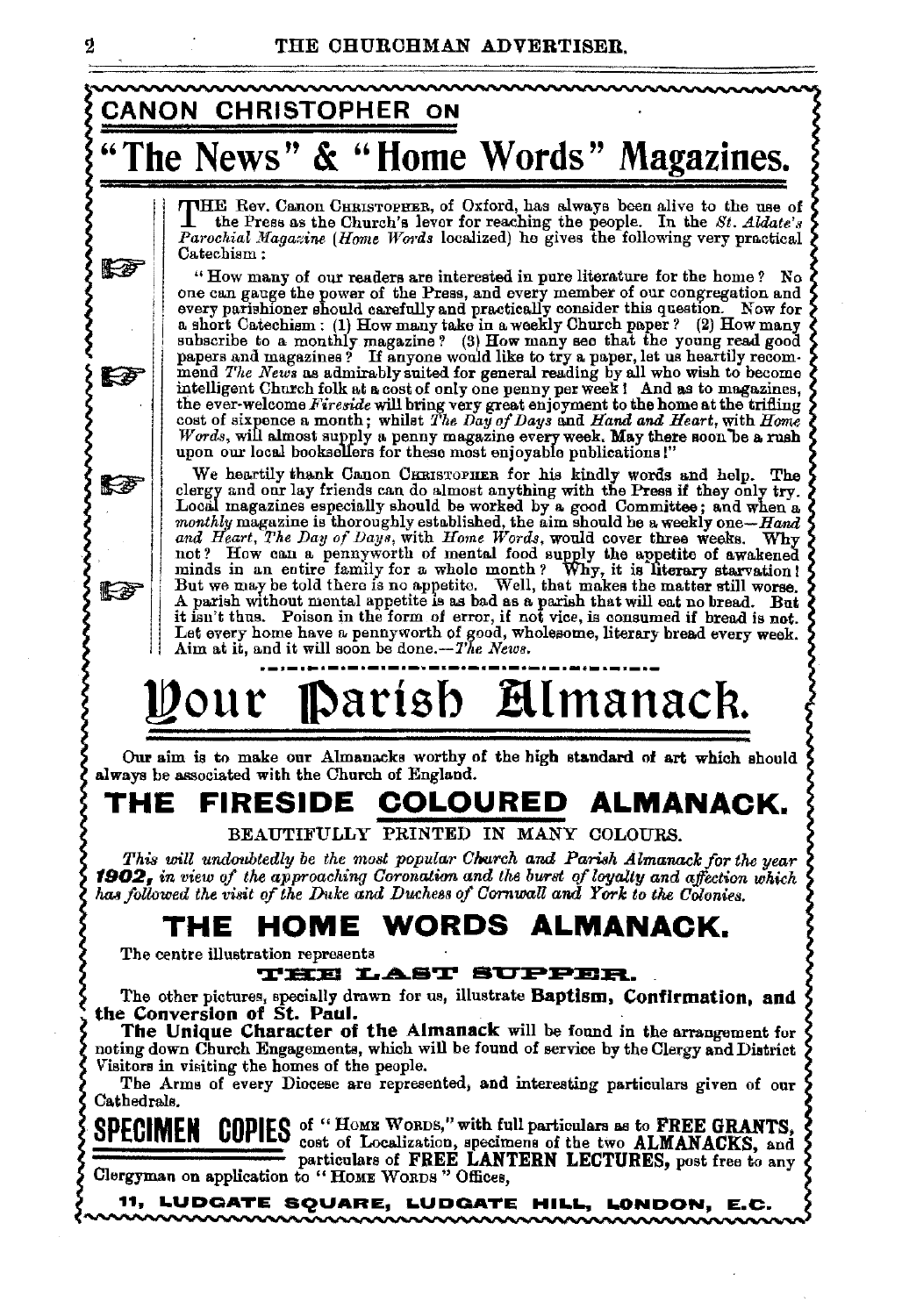# THE EXPOSITOR'S GREEK TESTAMENT.

EDITED BY THE

REV. W. ROBERTSON NICOLL, M.A., LL.D.,

Editor of the "Bxpositor." "Expositor's Bible." etc.,

The FIRST VOLUME, of 880 pages, handsomely bound in buckram cloth, consists of:  $B\nabla$  the

THE GOSPELS OF ST. MATTHEW, ST. MARK, and ST. LUKE. Rev. Prof. A. B. BRUCE, D.D.

THE GOSTELL OF ST. JOHN. By the Rev. Prof. MAROUS DODS, D.D.<br>"The first thing that strikes one when be takes up the volume on the Gospels is the uncommon hand-<br>someness of the book. It is a joy to handle it and look into i

The SECOND VOLUME, consisting of 954 pages, contains:<br>THE ACTS OF THE APOSTLES. By the Rev. R. J. KNOWLING, D.D., Professor of<br>New Testament Exegests, King's College, London.

ST. PAUL'S EPISTLE TO THE ROMANS. By the Rev. JAMES DENNY, D.D., Pro-fessor of Systematic and Pastoral Theology, Free Church College, Glasgow.

ST. PAUL'S FIRST EPISTLE TO THE CORINTHIANS. By the Rev. G. G. FINDLAY, B.A., Professor of Biblical Literature, Exegesis, and Classics, Headingley College.

The price of each volume is 28s., but for those who Subscribe Now the price for two volumes is 30s. net.

FULL PROSPECTUS SENT FREE ON APPLICATION TO THE PUBLISHERS.

"The work is one of great merit; the text is always carefully examined, with reference both to Hellenistic and Classical Greek, and the except is evidently the work of thoroughly competent persons. Not less contributions

LONDON: HODDER & STOUGHTON, 27, PATERNOSTER ROW, E.C.

## A PERIODICAL FOR THE NEW CENTURY.

# The Commonwealth.

A CHRISTIAN SOCIAL MAGAZINE.

Edited by CANON HENRY SCOTT HOLLAND.

Monthly, 3d. net; post free for a year, 4s. Volumes, cloth boards, 5s. Cloth binding<br>cases, 1s. 6d. " Always interesting,"-Spectator.

"I have myself found great stimulus from 'The Commonwealth.'"-THE BISHOP OF ROCHESTER.

LONDON: WELLS GARDNER, DARTON & CO., 3, PATERNOSTER BUILDINGS, E.C., AND 44, VICTORIA STREET, S.W.

And of all Booksellers.

"A Sane Temperance Paper."

# The Temperance Critic.

AN ORGAN OF CONSTRUCTIVE REFORM.

Monthly, 2d. Post free, one year, 3s. Published on the 15th of each month. "Nothing could be better. Round this . . . all the zeal and passion of social reform should rally.<br>CANON HENRY SCOTT HOLLAND.

> OFFICE: 63, SOUTHAMPTON ROW, RUSSELL SQUARE, LONDON, W.C. To be obtained everywhere.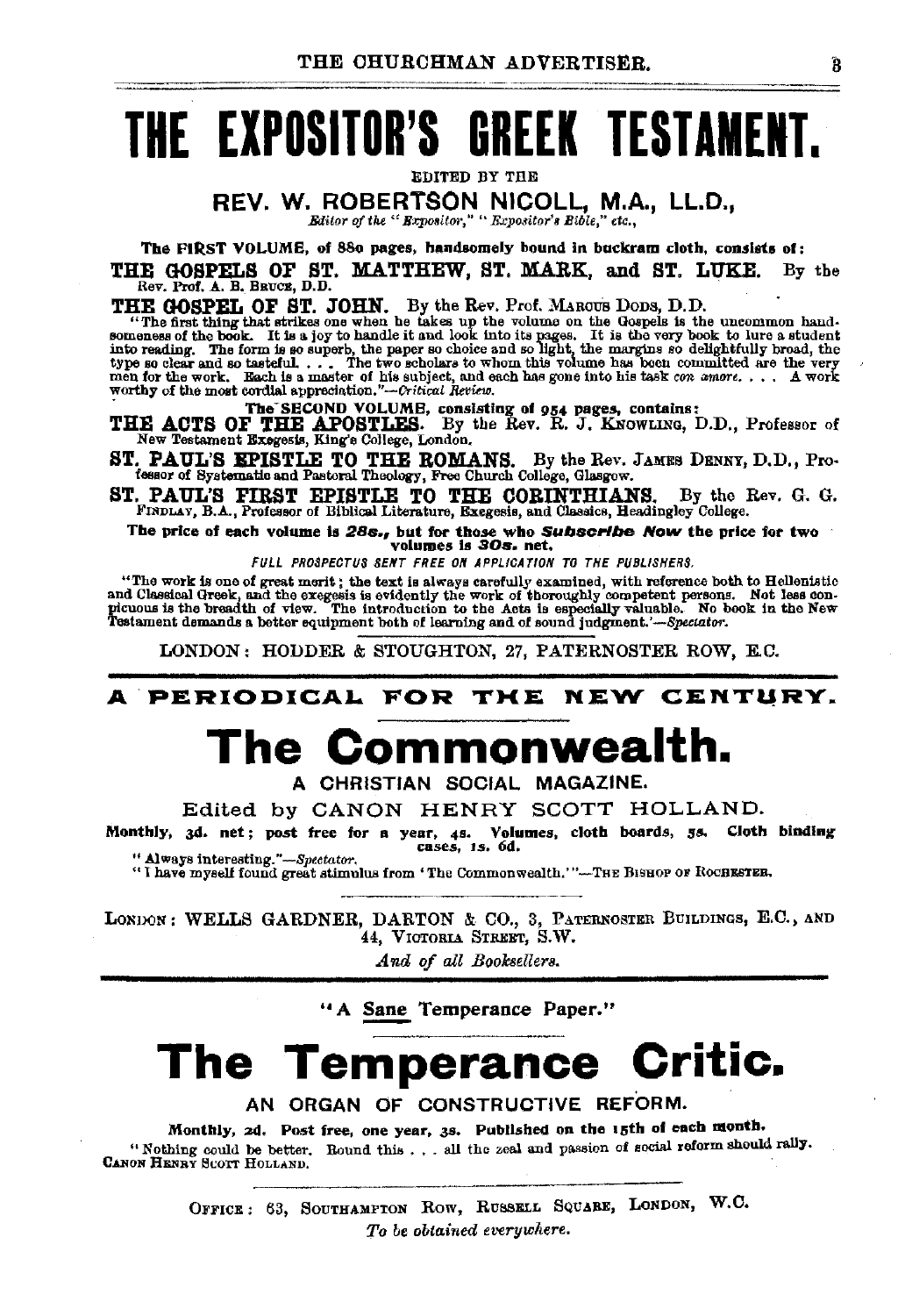# **Elliot Stock's New Publications.**

BY THE LATE LORD BISHOP OF LONDON.

In foolscap Svo., tastefully printed and bound, price 58,

**COUNSELS** fO~ **CHURCHPEOPLE.** 

OM THE WRITINGS OF

THE RIGHT HON. AND RIGHT REV. MANDELL CREIGHTON, D.D., *The late Lord Bishop oj London.* 

SELECTED AND ARRANGED BY J. H. BURN, B.D.<br>"It would be difficult to overestimate the value of a book like 'Counsels for Churchpeople." "It would be difficult to overestimate the value of a book like 'Counsels for Churchpeople.' Bishop Creighton is invariably clear, sensible, and dis manner of treatment is admirably united to the mental habits of the time

### **UNIFORM WITH THE ABOVE.**

Tastefully printed and bound. Price 5s., post free.

# THE LIFE OF CHRISTIAN SERVICE :

### @. @ooft of 9iVtt~ofion~f t6oug6ts.

From the Writings of F. W. FARRAR, D.D., F.R.S., Dean of Canterbury. Selected and arranged by J. H. BURN, B.D.

"An exceedingly valuable work, full of the choicest gems, brilliant and penetrating. Many a dull hour can be made bright and cheerful by studying the thoughts of the venerable Dean, as depicted in the pages of "The Life o

from which to profit, and, it is needless to say, many brilliant passages of great eloquence and power."-News.

Tastefully printed and bound, gilt top. 5s.

# **HELPS TO FAITH AND PRACTICE:**

### @. @ooft of 9iVtt~otion~f (!ltClblttgs.

From the Writings of HENRY SCOTT HOLLAND, M.A., Canon and Precentor of St. Paul's Cathedral. Selected and arranged by J. H. BUBN, B.D.

"It will greatly please the admirers of the orator and preacher, and gratify his friends as a remembrance of his deads of *klndness."--Ohurcluooman.* 

"There is not a page which does not contain a helpful thought or an inspiring message." $-Quiver$ . "A very charming book of devotional readings." $-Bristol$  Mercury.

" A volume of reflections which will certainly prove helpful to many an earnest-minded person."-Church

*Gazette.* "We can recommend the book to those who have but little time for devotional reading."--Okurch *Review.* " The book will prove very useful for short Lenten readings."-Pilot.

SECOND EDITION. - In foolscap 8vo., tastefully printed and handsomely bound, price 5s.

# **HELPS TO GODLY LIVING:**

@. @ooft of 9iVtt10fion(lf t~oug6ts.

From the Writings of the Right Honourable and Most Reverend FREDEEICK TEMPLE, D.D., LOBID ARCHBISHOP OF CANTERBURY. Selected and arranged, with His Grace's permission, by J. H. BURN, B.D.

We shall be surprised if this quict little book does not do a solid amount of good on these lines. Church ment will receive it with a cordial welcome."-Guardan.<br>men will receive it with a cordial welcome. "The book is a d

value."-Family *Ohurckman.* 

"A good and suitable aid to meditation."—Church Family Netespaper.<br>"The work is likely to prove a helpful addition to devotional literature."—Aberdeen Journal.<br>"It is a beautiful book. The best possible souvenir of Archbis

ELLIOT STOCK, 62 PATERNOSTER ROW, LONDON, E.C.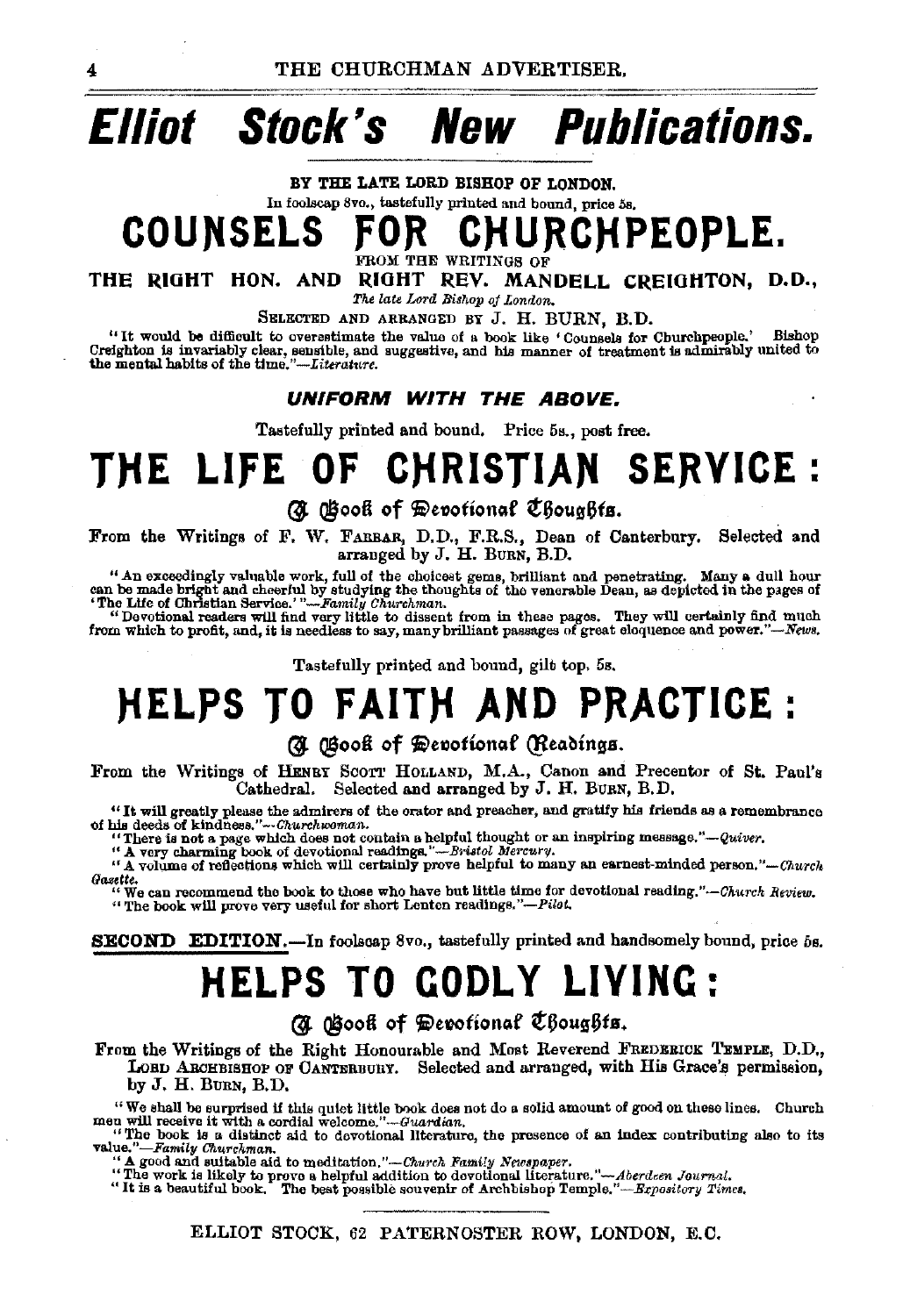# **ELLIOT STOCK'S NEW BOOKS.**

In crown 8vo., cloth, gilt lettered, price 5s.

*MOMENTA OF LIFE : Essays Ethical, Historical,* and Religious. By Janes LINDSAY, D.D. (Glas.), M.A., B.D., B.Sc., F.R.S.E., F.G.S.

In crown Svo., tastefully printed, and bound in cloth, gilt lettered, price 5s.

LESSONS FROM THE PARABLES, for Home and School Use. By Mrs. W. J. TAIT. With a Preface by the DEAN OF ROCHESTER.

In crown Svo., cloth, gilt lettered, price 2s. 6d. net.

*THE UNIVERSAL OBLIGATION OF TITHES.* By a BARBISTER.

In crown Svo., cloth, price 2s. 6d.

*ON THE PATH OF PROGRESS: or, The National Church and a needed Forward Movement*. By HENRY LATIMBR JACKSON.

"The Essays are exceedingly well written. We can strongly recommend the book to thonghtful Church• men."-Church Family News.

In crown Svo., cloth, price 3a. 6d.

*THE VICTORY THAT OVERCOMETH.* By H. A. D.

"The results of study and thought which the author modestly offers are worthy of careful perusal. There is a deal that is fresh and suggestive."—*Aberdeen Pree Press*.

FOURTH EDITION. SERMONS By CANON WILBERFORCE.

In crown 8vo., cloth, price 5s.

## *SERMONS PREACHED IN WESTMINSTER ABBEY.*

By BAsiL WILBERFORCE, D.D., Canon of Westminster, Chaplain to the Speaker, Select Preacher before the University of Oxford.

"Thonghtful and carefully reasoned sermons, written in the spirit o1; what the author terms the 'theological forwards school of thought of our day.' There is a very great deal deserving of careful study.''- *Churc" Family Nemspaptr.* "They are vigorous, and frequent poetical quotations impart a flavour of literary *effect."-Times.* 

In crown 8vo., cloth, with many Illustrations, price 3s. 6d.

*IN THE BEGINNING: or, Stories from Genesis for* Children. By Mrs. E. R. CoNDER.

"The writer is too modest in declaring that her book has no kind of originality. It is an unpretentious

work capitally done."—*Sheffield Independent.*<br>"A delightful volume of stories from the Book of Genesis, written for the benefit of children. It ought to<br>prove useful both in the home and in the Sunday-school."—*Examiner*.

In crown Svo., paper cover, price 6d.

*REDEMPTION: Certain Featwres of Ezperience in*  the Process. By the Rev. R. W. CORBET, M.A., Rector of Stoke-on-Tern.

Part I. In paper cover, price 6d.

*JESUS CHRIST: Memorials and Miracles.* By ALFRED STARKEY.

ELLIOT STOCK, 62, PATERNOSTER ROW, LONDON, E.C.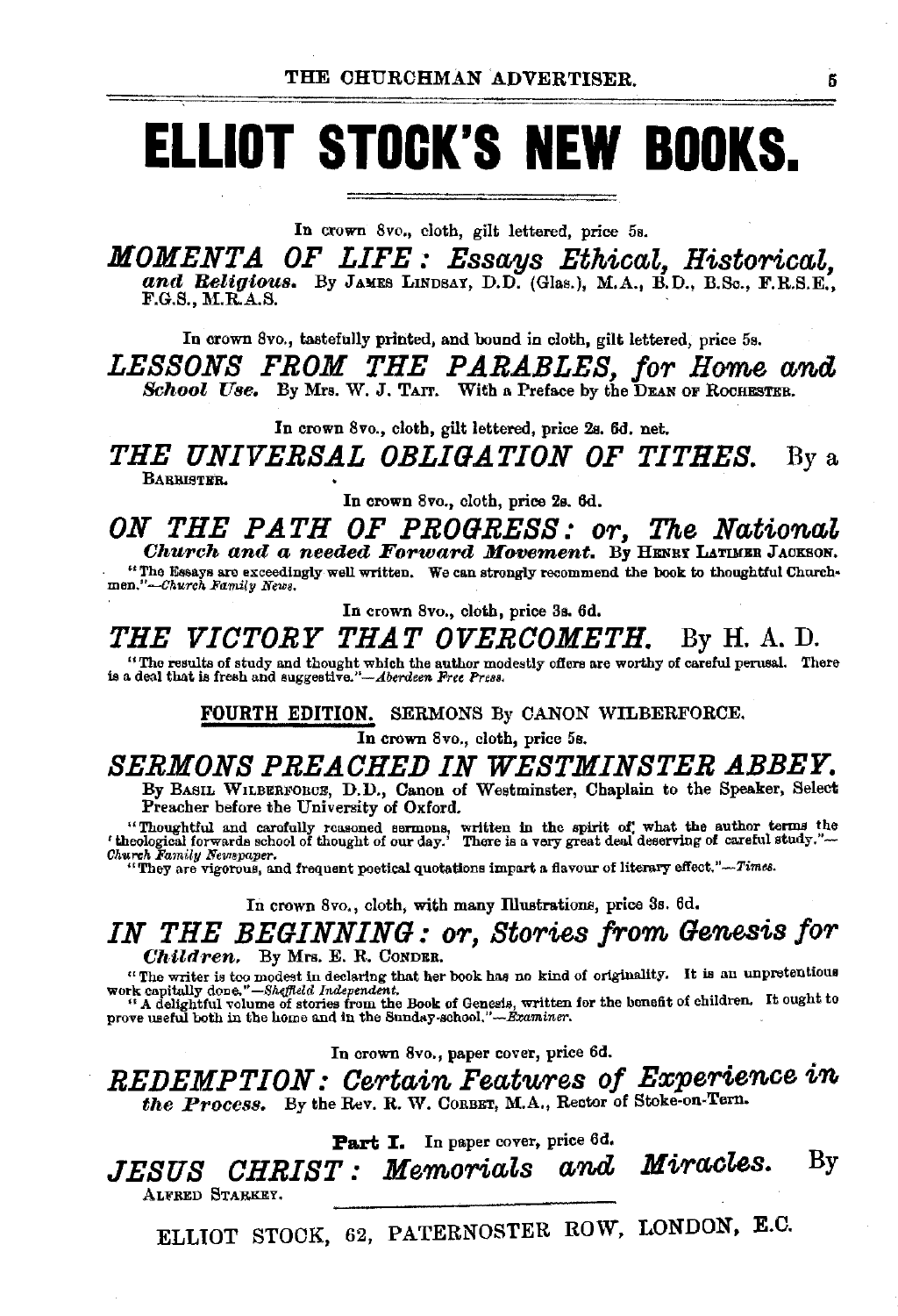Now Ready, crown 8vo., cloth, price 2s, 6d. net.

# Cheology, Old and New.

#### By REV. W. F. COBB. D.D., Rector of S. Ethelburga's, Bishopsgate.

 $\blacktriangleright$  HIS work is the first volume of a new series of Handbooks on Current Ecclesiastical Problems, entitled "The Church's Qutlook for the Twentieth Century." It is written from the standpoint of one who believes that the present age is one of transition as truly as was the sixteenth century, and that the surest way of avoiding another religious revolution is by a frank acceptance of the assured results of modern critical thought. The Church of England, the writer thinks, has within her the capacity for the leadership of the religious life of the nation, but only on the condition that she eschew an obscurantist or sectarian policy. What is good and true in the spirit of the age is, he holds, of divine origin, and marks out the path along which alone useful progress is to be made. The headings of the chapters which follow will show the subjects he treats of, and the character of his treatment. It is believed that the outlines of later-day theology, as laid down in this volume, will help towards a better understanding of the nature and scope of the religious problems which we set before this present generation for solution.

| INTRODUCTORY.               | THE DOCTRINE OF THE INCARNATION.         |
|-----------------------------|------------------------------------------|
| RELIGION AND THEOLOGY.      | THE DOCTRINE OF THE ATONEMENT.           |
| THEOLOGY AND SCIENTIVIC.    | THE DOCTRINE OF THE CHURCH.              |
| THE DOCTRINE OF GOD.        | THE DOCTRINE OF THE MEDIATION.           |
| THE DOCTRINE OF MAN.        | THE DOCTRINE OF LATE THINGS.             |
| THE DOCTRINE OF REVELATION. | THE DOCTRINE OF LATE THINGS (continued). |
| THE DOCTRINE OF THE BIBLE.  | RECAPITULATION.                          |

The writer has endeavoured to combine the excellences of all three Schools of Thoughtthe High, the Low, and the Broad. His respect is given to the past, and his hope is in the future, especially when freed from the "idols of the theatre" which are so fascinating to many to-day.

The following volumes of the CHURCH's OUTLOOK SERIES will be issued at short intervals:

- OUR ATTITUDE TOWARDS ROME. By Rev. ARTHUB GALTON, B.A., sometime priest in the Roman Catholic Church.
- THE PLACE OF THE LAITY IN THE CHURCH. By Right Rev. ALFEED BARRY, D.D., D.C.L., sometime Bishop of Sydney.
- PERSONAL RELIGION. By Rev. G. H. S. WALPOLE, D.D., Principal of Bede College, Durham.
- HOME MISSION WORLD. By Rev. R. W. HABBIS, M.A., sometime Secretary East London Church Fund.
- THE ENRICHMENT OF THE PRAYER BOOK. By Rev. F. E. BRIGHTMAN, M.A., Librarian, Pusey House, Oxford.

" Theology. Of and Mem." can be had of any Bookseller, or on the Bookstalls, or of the Publisher,

ELLIOT STOCK, 62, PATERNOSTER ROW, LONDON, E.C.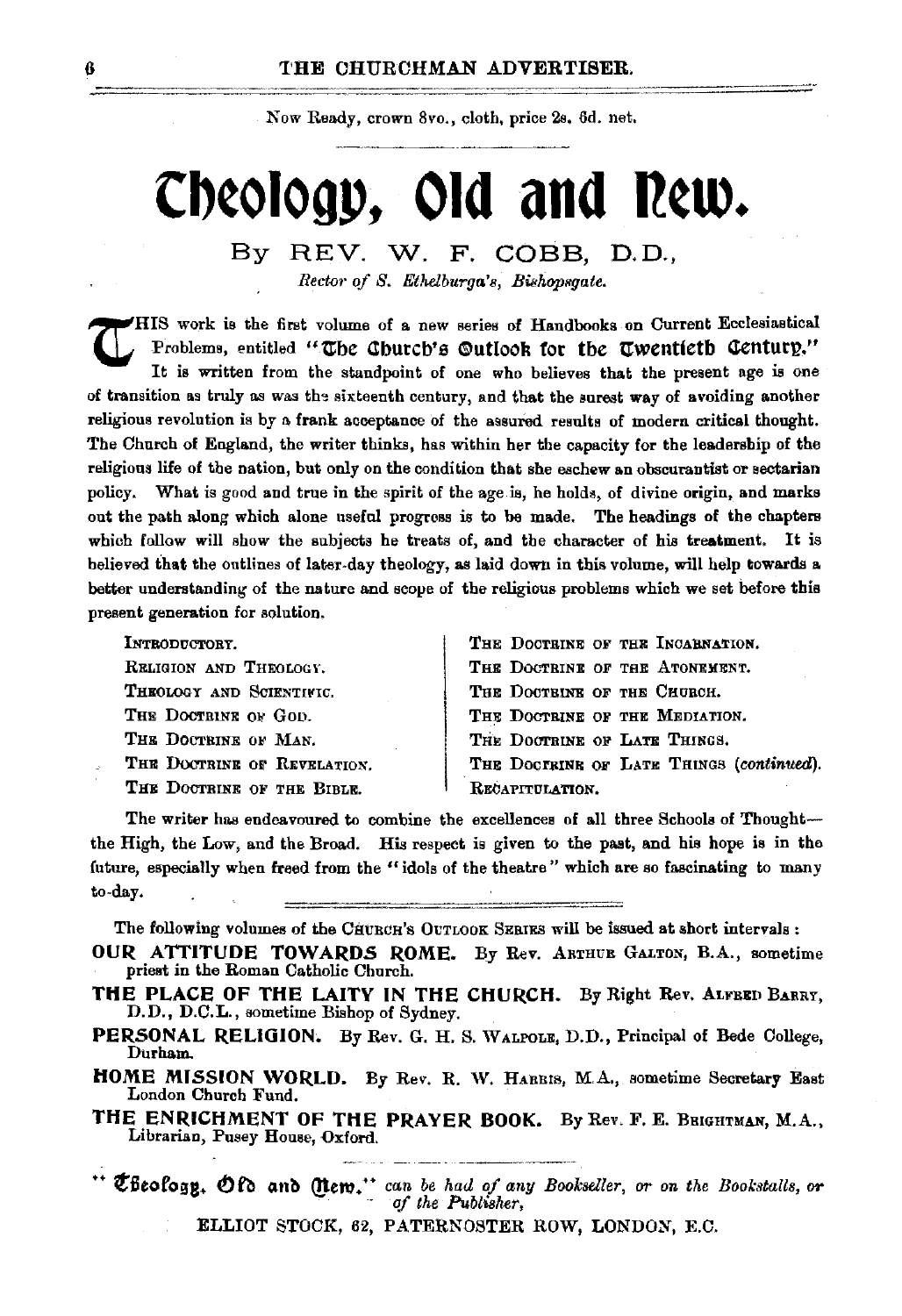## EDUCATIONAL.

# DOVER COLLEGE.

Deadmaster: REV. W. C. COMPTON, M.A.

TXHIBITIONS (£20) for Sons of Clergy. Full Fees, £80. Recent Successes include<br>1. Six Scholarships (open) at Oxford and Cambridge. Nineteen out of twenty-one passed direct, first try, into Woolwich and Saudhurst.

> Every Boy has a separate Bedroom. SEPARATE JUNIOR SCHOOL FOR BOYS UNDER THIRTEEN

#### WORCESTER **CATHEDRAL** KING'S **SCHOOL**

Head Master: Rev. W. H. CHAPPEL. M.A..

Formerly Scholar of Worcester College, Oxford, and lately Assistant and House Master at Martborough College.

First-Grade Endowed School. Public School Education at moderate cost. Twenty King's Scholars receive Tuition Free. Election annually in November. Valuable Exhibitions at the Universities. Spacious modern Boarding House. Healthy Site. Special Terms to sons of Clergy.

For Prospectus and Honour List apply, THE HEAD MASTER, SCHOOL HOUSE, WORCESTER.

#### *DAVENTRY GRAMMAR SCHOOL.*

Founded A.D. 1600.

DUBLIC SCHOOL EDUCATION at moderate cost. Resident staff of University Graduates in Honours. Entrance scholarships. Special terms for sons of clergy and medical men. Sound Church teaching.<br>Healthy situation, 800 feet above sea-level. Good buildings. Large Playing-fields, Laboratory, Gymnasium, Fives' Court. Experienced Matron.

Entrance Scholarship for Sons of Clergy naturally reducing Fees.

For Prospectus apply: REV. H. JOHNSON, Head Master.

## WARWICK SCHOOL.

HEAD MASTER: Rev. R. PERCIVAL BROWN, M.A., LATE SCHOLAR OF TRINITY COLLEGE, CAMBRIDGE.

#### **Fees, £60.**

THE School was chartered by Edward the Confessor. Buildings entirely modern on beautiful and healthy country site. Chapel, Gymnasium, Sanatorium, Workshop, Fives' Court, Bicycle House, etc. Excellent boarding-houses for ov and Nayy classes. Leading Exhibitions of £50. Boys may enter the Junior House from the age of eight.

# THE FERNS, 133, GREEN LANES, N.<br>(Near Highbury New Park, London.)

MRS. WATKINS (successor to the Missrs Birchall) receives a limited number of RESIDENT PUPILS.<br>M. Large Staff of highly-qualified Teachers. Home comforts and loving care, combined with a high-class and consider the magnitude of the momentum community and the consideration of the state of the state of the state of the state of the state of the state of the state of the state of the state of the state of the state of t to Clergymen, Parents, etc.

SPECIAL ABRANGEMENT FOR ENTIRE CHARGE OF PUPILS FROM ABBOAD.

#### NOW READY, CHEAP AND EIGHTH EDITION.

In demy 12mo., tastefully printed and bound, 1s. 6d. post free.

### BOYS (and their Fathers) on NOTES Morals, Mind, and Manners. By "AN OLD BOY."

"The advice is simply excellent. It is practical, minute, and although high-toned, not too stringent," -Literary World.

"The teaching is high-principled, liberal-minded, and drawn from practical experience."-Christian World, "An admirable little volume, full of sound sense and wise suggestions, plenty of sympathy, with whole some liberty."-Daily News.

ELLIOT STOCK, 62, PATERNOSTER ROW, LONDON, E.C.

7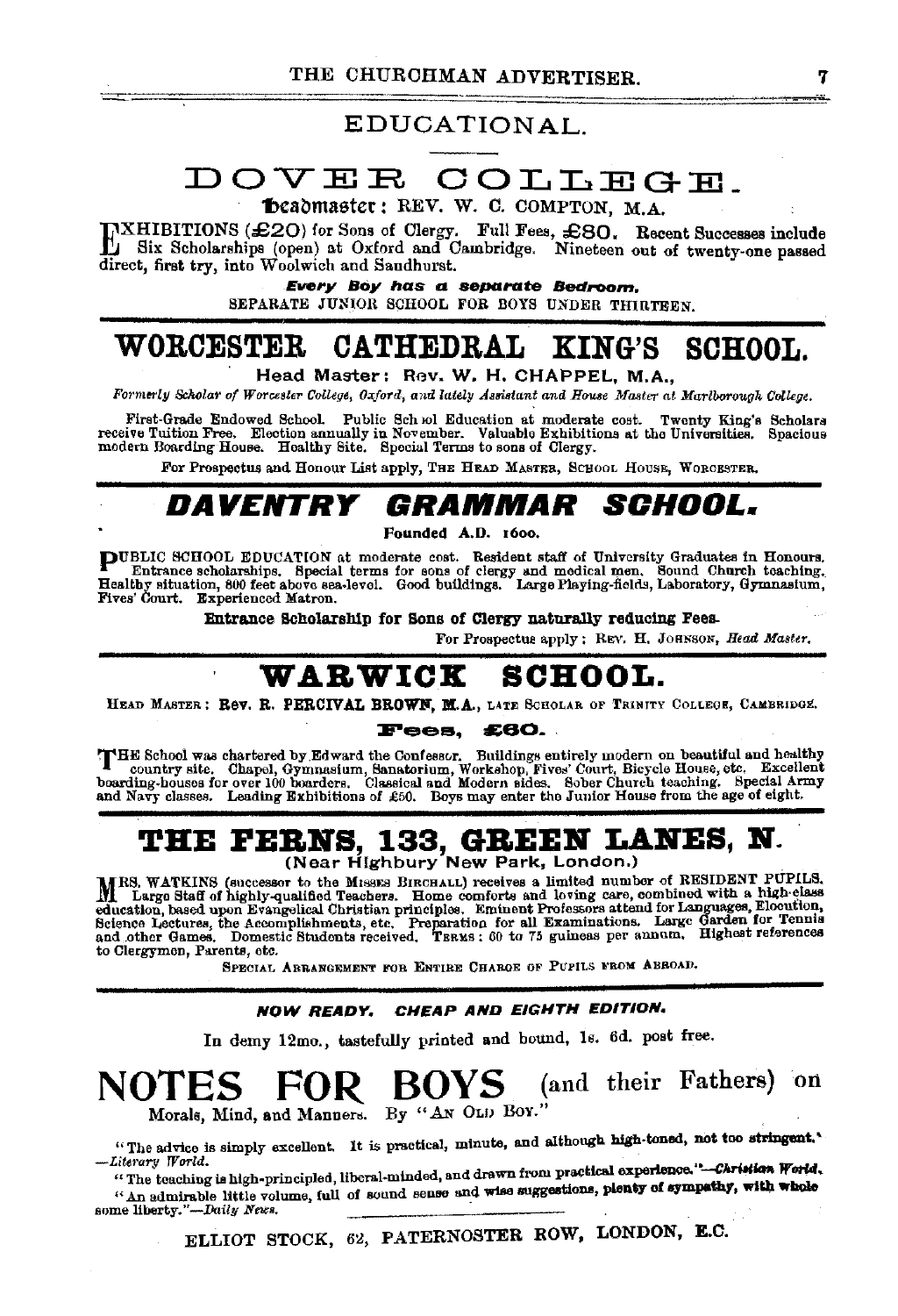# The *Mational* Protestant Church Union.

To Promote the Principles of the Reformation as set forth in the Prayer Book and Articles of the Church of England.

President-W. D. CRUDDAS, Esq. Chairman-The Rev. Prebendary H. W. WEBB-PEPLOE, M.A. Treasurer-T. VICTOR BUXTON, Esq., J.P. General Secretary-Sir C. ROBERT LIGHTON.

The Committee EARNESTLY APPEAL for the INCREASED SUPPORT of 1,000 NEW MEMBERS to enable them to extend the publication and lecture work of the Society. Full particulars of the Society's objects and operations and terms of membership can be obtained on application to the Secretary,

## OFFICES OF THE UNION, 324. REGENT STREET, LONDON, W.



NEW VOLUME OF SERMONS BY THE DEAN OF ELY. In crown 8vo., cloth, with a Portrait of the Dean, price 6s.

# PRO PATRIA.

Sermons on Special Occasions in England and America. By CHARLES WILLIAM STUBBS, D.D., Dean of Ely.

"This book deserves to be widely read and pondered over, and to form the model for many more sermons than it is likely to do."--Churchwoman.

" An interesting volume. The sermons are robust and liberal in tone, and deal with questions of living interest."-Glasgow Herald.

"The volume altogether is fresh and stimulating reading, and may be recommended to both

ELLIOT STOCK, 62, PATERNOSTER ROW, LONDON, E.C.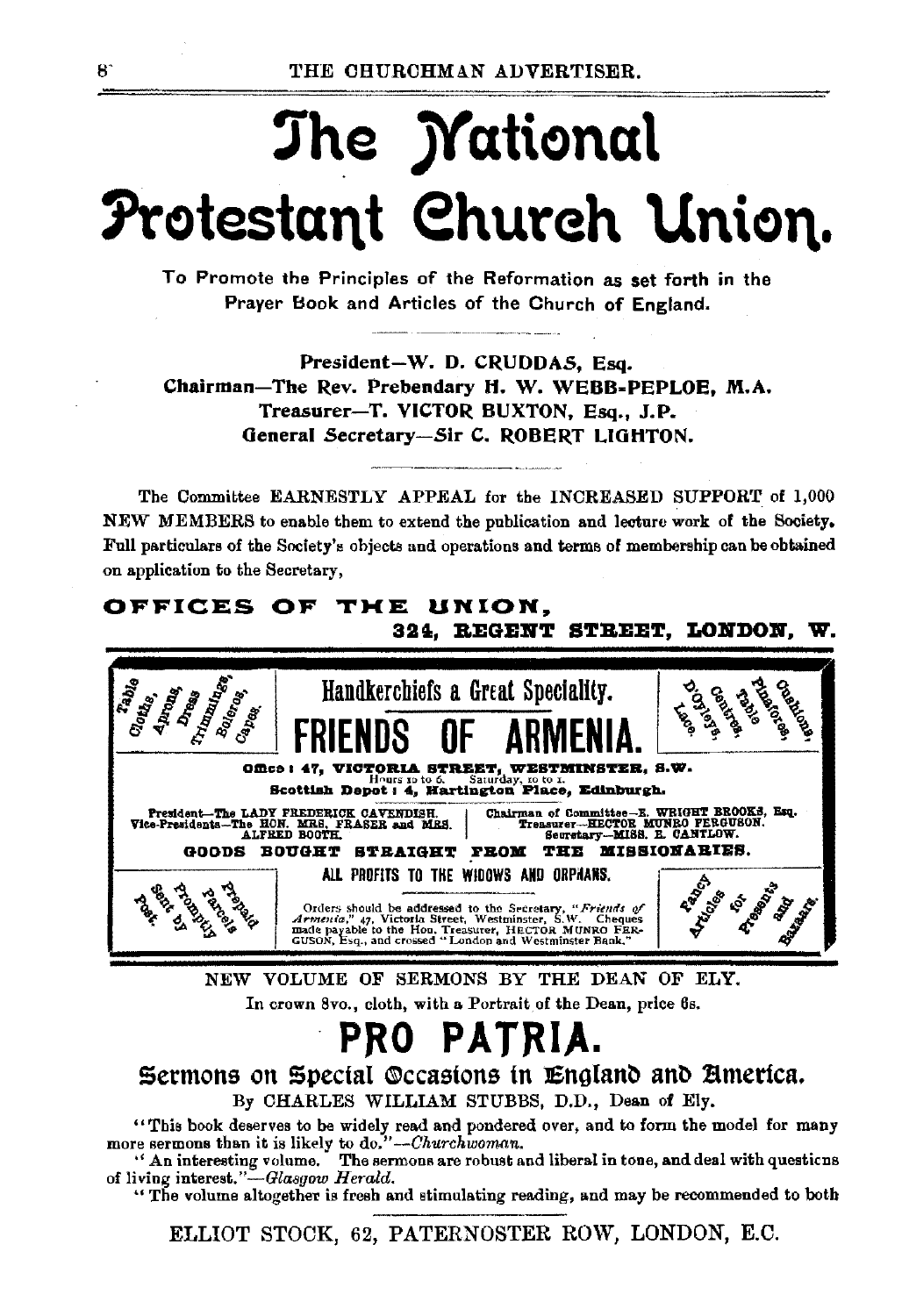**ECCLESIASTICAL INSURANCE OFFICE, LIM.**<br>FIRE INSURANCE. GLASS INSURANCE. BURGLARY INSURANCE.<br>The Surplus Frotts are devoted to Institutions, stc., for the benefit of the Surplus Frotts are devoted to Institutions, stc., fo For Information and Forms, apply at the Joint Offices of the Ecclesiastical Insurance Office, Lim., and the Clergy Pensions Institution, 11, Norfolk Street, Strand, London, W.C.

JOHN DUNCAN, F.I.A., *Secretary.*<br>This is a serious attempt made in good faith to help the Clergy to help themselves, and to husband the<sup>m</sup> "This is a serious attempt made in good faith to help the Clergy to help themselves, and to husband the existing resources of the Church."-Guardian.

CLERGY PENSIONS INSTITUTION.

INCORPORATED 1892. Joint Presidents.-The ARCHBISHOP OF CANTERBURY. The distinguishing characteristic of the scheme of the Institution may be concisely stated in the three words,<br>" Self-help aided." Clergymen who wish to secure the benefits of the Institution for themselves or their families, exercise self-help by making payments in purchase of Benefits; while Honorary Contributions are<br>applied to augment the Benefits so purchased. The Institution comprises the following Funds;<br>1. Clergy Pensions Fund

## INFANT OBPKAH ASYLUM, WANSTEAD.

Patron-HIS MAJESTY THE KING.

This Institution entirely maintains and educates in accordance with the principles of the Church of<br>England the orphans of those onco occupying a fair position in life. Since the foundation of the Asylum,<br>4,400 Children ha

It is dependent on Volumery Contributions for five-sixths of its income, and the Managers urgently ask for New Managers and the Managers urgently said the Managers urgently said the New Managers of the School of the School

ANNUAL SUBSCRIPTION—One Vote, ros. 6d.; Two Votes, £1 xs.; LIFE SUBSCRIPTION—<br>One Vote, £5 5s.; Two Votes, £10 xos.

OFFICES-63, LUDGATE HILL, E.C. BANKERS-MESSRS. WILLIAMS DEACON'S BANK.

*A. HA.lWING GREEN, &cl'elarg.* 

## PROTESTANT REFORMATION SOCIETY.

The OLDEST Church Society for the Maintenance of the Religious Principles of the Reformation The ONLY Mission to Roman catholics In England.

(Established 1827.)

*MISSIONARY. EDUCATIONAL. EVANGELISTIC.* 

Resident Missionaries to Roman and Ritualistic Centres.<br>Retmons and Lectures by the Rev. C. H. H. WEIGET, D.D., M.A., Ph.D., Clerical and General Superintendent. Sermons and Lectures by the Rev. C. H. H. WRIGHT, D.D., M.A., Ph.D., Clerical and General Superintendent.<br>Educational Lantern Lectures on Church History by the Organizing Secretary, WALTER A. LIMBRICK.

Cheap effective literature dealing with subjects of present importance.<br>Donations, Subscriptions, or requests for Lectures or Sermons should be addressed to the Secretary.<br>**Funds are Urgently Needed.** 

WALTER A. LIMBRICK, Secretary, 62, Berners Street, London, W.

 ${\tt THE}\;{\tt PROTBSTANT}\;{\tt ALLIANCB}$ 

**The OLDEST Society**<br>Which has for its object the UNION OF ALL PROTESTANTS in maintaining the Scriptural Principles of<br>the Reformation against Ritualism and Romanism. It is

The ONLY Society<br>
Having an ILLUSTRATED Protestant Monthly Paper, pot free to Members. A copy of the current issue<br>
will be sent GRATIS on application.

Comributions in support of the general work of the Protestant Alliance will be thankfully received by

S. W. BRETT, SECRETARY, 430, STRAND, LONDON W.C.

# THE EAST END MISSION TO THE JEWS.

Funds urgently needed towards the MEDICAL MISSION, the GENERAL WORK. The CHARITY WORK, to alleviate the sufferings of the sick and distressed. &,000 sick were treated at the Mission last year. Many confessed Christ.

> $Secretary: D.$  OPPENHEIM, 119, LEMAN STREET, E. *Bankers:* LONDON & WESTMINSTER BANK.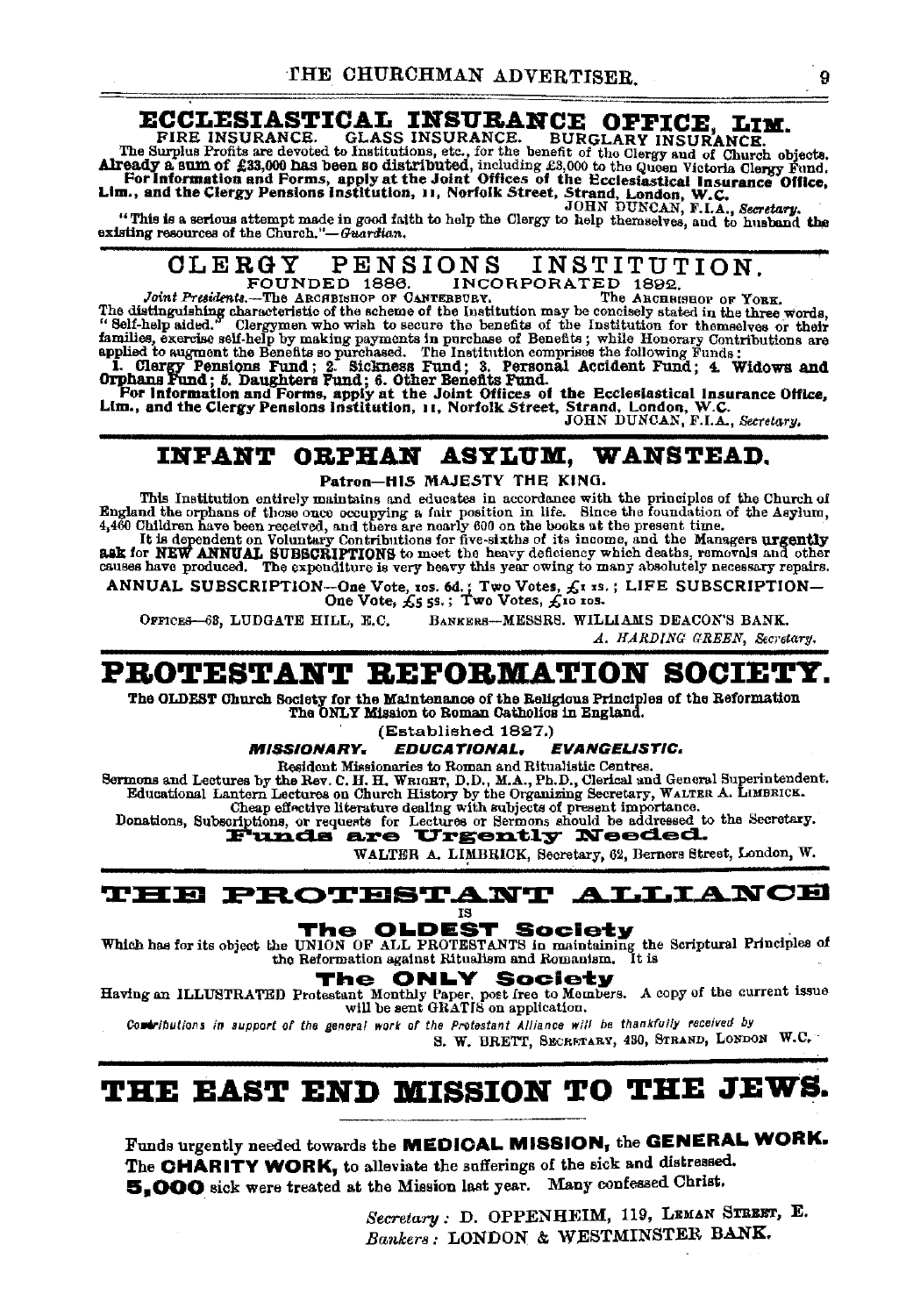

**RPHAN WORKING** SCHOOL Founded 1758.

Patron: HER MAJESTY THE QUEEN.

5,500 Children (of both sexes) have been Trained. 500 are now being Maintained and Educated.

Children are received from Infancy to 11 years of age, and are retained until 14 or 15.

Funds urgently needed.

Senior School: HAVERSTOCK HILL, MAITLAND PARK, N.W.<br>Junior School: ALEXANDRA ORPHANAGE, HORNSEY RISE, N. Convalescent Home: HAROLD ROAD, MARGATE.

PLEASE HELP THE **FATHERLESS CHILDREN.** 

Treasurer: HORACE BROOKS MARSHALL, Esq., M.A., J.P., D.L.<br>Bankers: LONDON JOINT STOOK BANK, Ltd., Princes St., E.O.<br>Secretary: ALEXANDER GRANT.

Offices: 73, Cheapside, London, E.C.

# **SOCIETY FOR RELIEF OF PERSECUTED JEWS.**

Poor Jews in Jerusalem have suffered most severely this last year from disease and water famine. Relief given in the year to 8.834 souls. besides employing 70 men daily on Abraham's Vineyard.

**FUNDS URGENTLY NEEDED** for Food, Fuel, and Employment.

Hon. Treasurer: F. A. BEVAN, 54, LOMBARD STREET, E.C. E. A. FINN, Secretary: 41. PARLIAMENT STREET, S.W.

#### A NATIONAL APPEAL. URGENT. TO COMPLETE THE GOOD SAMARITAN WORK OF THE "LIBERATOR" RELIEF FUND. Patron-H.R.H. PRINCE CHRISTIAN

A further £10,000, or 200,000 shi-lings, still urgently needed to give relief to hundreds of aged, destitute, and afflicted victims of the great "Liberator" fraud, who were taught and t ained in habits of temperance and and annotative victims of the great enterprise and themselves and control the life savings, and driven to their the behavior of the strings, and their trusted leaders, only to find themselves and<br>their praise worthy endeav

"Bear ye one another's burdens, and so fulfil the Law of Christ."

There are 3,014 cases on the Books of the Fund, of whom 1,548 are Widows or Spinsters. 824 are over 70 years of age, 233 are over 80 years of age, 1,486 are over 60 years of age. FOR EELP HE BITTER CRY

is still coming to the Committee from sufferers who have bravely borne with their difficulties, till sickness or s sure committee of the secretary and the secretary of the Secretary of the Secretary of the Secretary of the Secretary of the Secretary Rev. J. STOCKWELL WATTS, 16, Farringdon Street, London City and Midland Bank," and se

THE MISSIONS TO SEAMEN. Patron: HIS MAJESTY THE KING. Vice-Patrons:



are occupied.

H.R.H. THE DUKE OF CORNWALL AND YORK, K.G.

THE FOUR ARCHBISHOPS,

THE BISHOPS, etc.<br>Labours afloat and<br>ashore, at home and<br>abroad, among seamen of all classes and natious, fishermen, bargemen, and emigrants.<br>Seventy-three harbours

Expenditure in 1900, £49,166.

Increased Contributions and Offertories, urgently needed, should be forwarded to the Secretary, Commander W. Dawson, R.N., 11, Buckingham St., Strand, London, W.C.

## THE LONDON & SUBURBAN BANK, Ltd.,

22, Henrietta Street, Covent Garden, W.C.

The Bank opens Current Accounts upon approved introductions

Interest at 21 per cent. allowed on minimum<br>monthly balances when not drawn below £20.

Dividends, Coupons, etc., collected free of charge.<br>Approved Bills Discounted.<br>The Purchase or Sale of Securities undertaken.

Moneys received on Deposit at from 3 to 4} per cent. Every consideration given to the encouragement of thrift, both by the acceptance of small sums on beyonit, and by affording special facilities to the clergy and others in charge of parochial funds, charities, etc., for the deposit and withdrawal of such moneys.

ALFRED B. HARDING, Managing Director.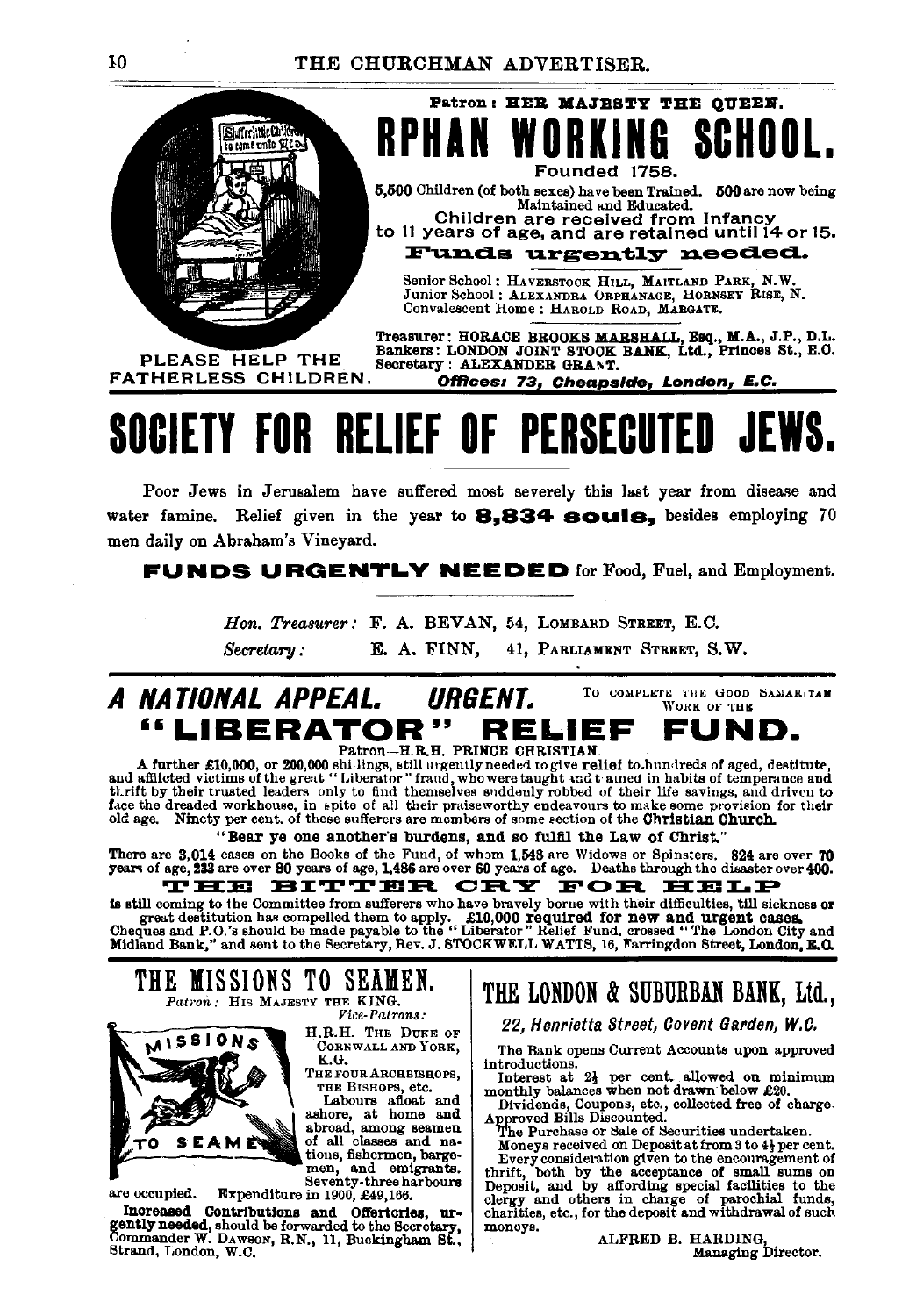### THE NILE.

COOK'S Modern and splendidly cquipped STEAMERS leave CAIRO for LUXOR, ASSOUAN, and THE SECOND CATARACT, regularly during the Egyptian Tourist Season – NOVEMBER to MARCH with a proportunities to visit all the temples, monum of interest in UPPER EGYPT.

#### FREQUENT SAILINGS. MODERATE FARES.

COMBINED BOOKINGS by Egyptian and Soudan Railways and Cook's steamers at special Rates to ALL POINTS in UPPER EGYPT and to KHARTOUM.

NEW and luxuriously-furnished STEAMERS and STEEL DAHABEAHS, of various sizes, ON HIRE for private parties.

For detailed information see special Programme, with Maps and Plans, on application to

THOS. COOK & SON, LUDGATE CIRCUS, LONDON, or any Branch Office or Agency.

# THE EVANGELICAL ALLIANCE.

The Council of the Evangelical Alliance specially ask for continued financial help and for The conduct of the Evangencial Almogue and the Continent and in factoff land for<br>also in Great Britain. The Council desire to give hearty thanks for the Continent and in factoff lands, as<br>also in Great Britain. The Council

The approaching great International Conference in Hamburg in August 27th-31st, 1902, will entail a very large expenditure of money, and the Council look for support in this effort. so helpful to the Gospel on the Continent.

Contributions and names of New Members may be sent to the Secretary, 7, Adam Street, Strand, W.C.

ANNUAL CONFERENCE AT BOURNEMOUTH, November 26th, 27th, 28th.

ESTABLISHED 1851.

#### RJK 3120 K BAWK. 8 Y **FO**

SOUTHAMPTON BUILDINGS, CHANCERY LANE, LONDON, W.C.

#### CURRENT ACCOUNTS.

DEPOSIT ACCOUNTS.

 $2\%$  on the minimum monthly balances,  $2\%$ 

on Deposits, repayable on  $2\frac{1}{2}$  % demand.

**STOCKS AND SHARES.** 

Stocks and Shares purchased and sold for customers.

The BIRKBECK ALMANACK, with full particulars, post free.

FRANCIS RAVENSCROFT, Manager.

# **HOLLOWAY'S** OINTMENT

IS A CERTAIN CURE FOR

Chapped Hands, Chilblains, Burns, Scalds, Rheumatism, Sciatica, Lumbago, Piles, Old Wounds, Eczema, Erysipelas,

AND EVERY FORM OF SKIN DISEASE.

Manufactured only at 78, New Oxford Street, London.

**Sold by all Chemists and Medicine Yendors**